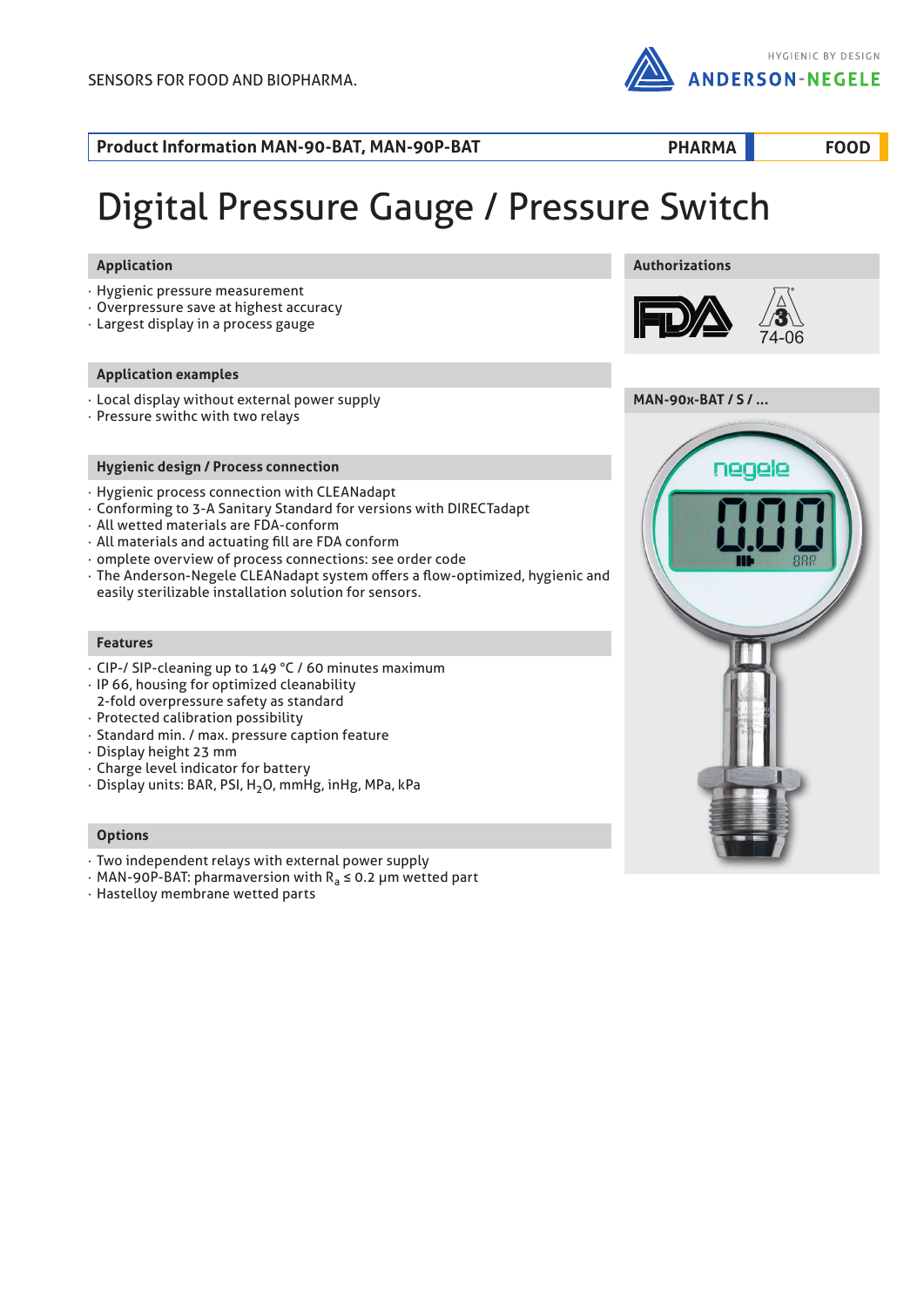**FOODRA BEEF ALSO REPORT ASSESSED ASSOCIATE** A Specification 2

| MAN-90-BAT                    |                                                                                       |                                                                                                                 |
|-------------------------------|---------------------------------------------------------------------------------------|-----------------------------------------------------------------------------------------------------------------|
| <b>Material</b>               | diaphragm<br>fitting<br>case<br>inspection window                                     | 316L, optional: Hastelloy C<br>1.4404<br>1.4301, complete welded<br>polysulfone (for temperatures up to 163 °C) |
| <b>Surface roughness</b>      | diaphragm                                                                             | $R_a \le 0.6$ µm standard                                                                                       |
| <b>Actuating fill</b>         |                                                                                       | paraffin oil / medical white oil<br>FDA approval number 21 CFR 172.828 and 178.3620 (a)                         |
| <b>Protection Class</b>       |                                                                                       | IP 66 / NEMAX 4X                                                                                                |
| <b>Overpressure safety</b>    |                                                                                       | 2-fold                                                                                                          |
| <b>Accuracy</b>               |                                                                                       | 0.2 % of full scale                                                                                             |
| <b>Repeatability</b>          |                                                                                       | ±0.06 % of full scale                                                                                           |
| Linearity                     |                                                                                       | ±0.07 % of full scale                                                                                           |
| <b>Hysteresis</b>             |                                                                                       | ±0.07 % of full scale                                                                                           |
| <b>Temperature</b>            | process<br>CIP-/ SIP-cleaning<br>ambient                                              | $-4 °C$ 130 °C<br>149 °C / 60 minutes maximum<br>$4^{\circ}$ C50 $^{\circ}$ C                                   |
| <b>Temperature effect</b>     |                                                                                       | $<$ ±0.16 % / 10 K of full scale<br>(process or ambient)                                                        |
| <b>Display</b>                | LED height<br>dampening                                                               | $23$ mm<br>programmable<br>additional display of battery status and alarm 1 and 2<br>indicators                 |
| <b>Power</b><br><b>Supply</b> | for LCD<br>for relay                                                                  | batteries 2 x AA<br>930 V DC, 250 mA<br>battery back up of programmed values                                    |
| <b>Output</b>                 | 2x switch (relay)<br>(open with no power)<br>function and hysteresis                  | 24 V DC, max. 1 A<br>programmable                                                                               |
| <b>Approvals / Standards</b>  | <b>PED</b><br>EMV-conformity                                                          | $3 - A$<br><b>PED-SEP</b><br>IEC 61326                                                                          |
| Weight                        | fitting<br>CLEANadapt G1"<br>Tri-Clamp 1,5"<br>Tri-Clamp 2"<br>mounting position back | 830 g<br>690 g<br>710 g<br>additional 50 g                                                                      |

| <b>MAN-90P-BAT (Pharma version)</b>                                     |                   |  |
|-------------------------------------------------------------------------|-------------------|--|
| <b>Surface roughness</b>                                                | $R_a \leq 0.2$ µm |  |
| <b>Conform to ASME BPE</b><br><b>Certificates provided with product</b> |                   |  |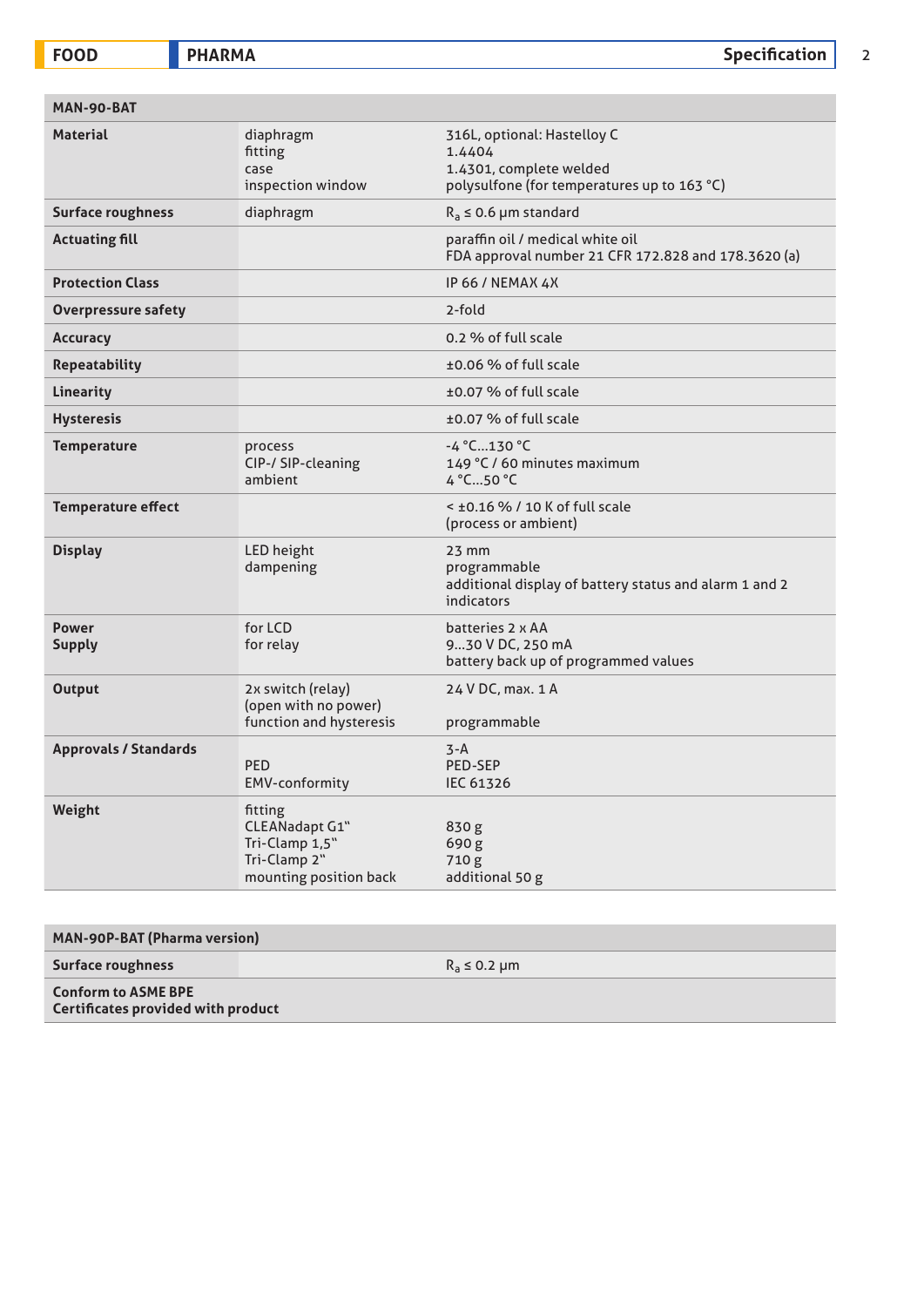# 3 **PHARMA FOOD Dimensioned Drawings | Electrical Connection**

# **MAN-90x-BAT / S / ... MAN-90x-BAT / TC / ... with connection U, L, R**





# **MAN-90x-BAT / TC / ... with connection H**



# **Electrical connection with M12-plug**

# **Configuration M12-plug**



2: - supply 3: relay 1 and 2 COM 4: relay 1 closing contact

1: + supply

5: relay 2 closing contact

# **Internal switches relay 1 and 2**



**Note:** Contact voltage per relay max 24 V DC

relay 1 and 2 PIN 3

| <b>Dimension table Tri-Clamp</b> |                                           |                                                                                     |  |
|----------------------------------|-------------------------------------------|-------------------------------------------------------------------------------------|--|
| Clamp size D [mm]                | Suitable for pipe diameter                | Pipe style                                                                          |  |
| 50.5                             | DN 40<br>1 <sup>1</sup> / 5 <sup>11</sup> | DIN 11866 series A<br>DIN 11866 series B / ISO 1127<br>DIN 11866 series C / OD-Tube |  |
| 64.0                             | <b>DN 50</b><br>2"                        | DIN 11866 series A<br>DIN 11866 series C / OD-Tube                                  |  |
| 77.5                             | $2^{1/2}$                                 | DIN 11866 series C / OD-Tube                                                        |  |
| 91.0                             | DN 65<br>3"                               | DIN 11866 series A<br>DIN 11866 series C / OD-Tube                                  |  |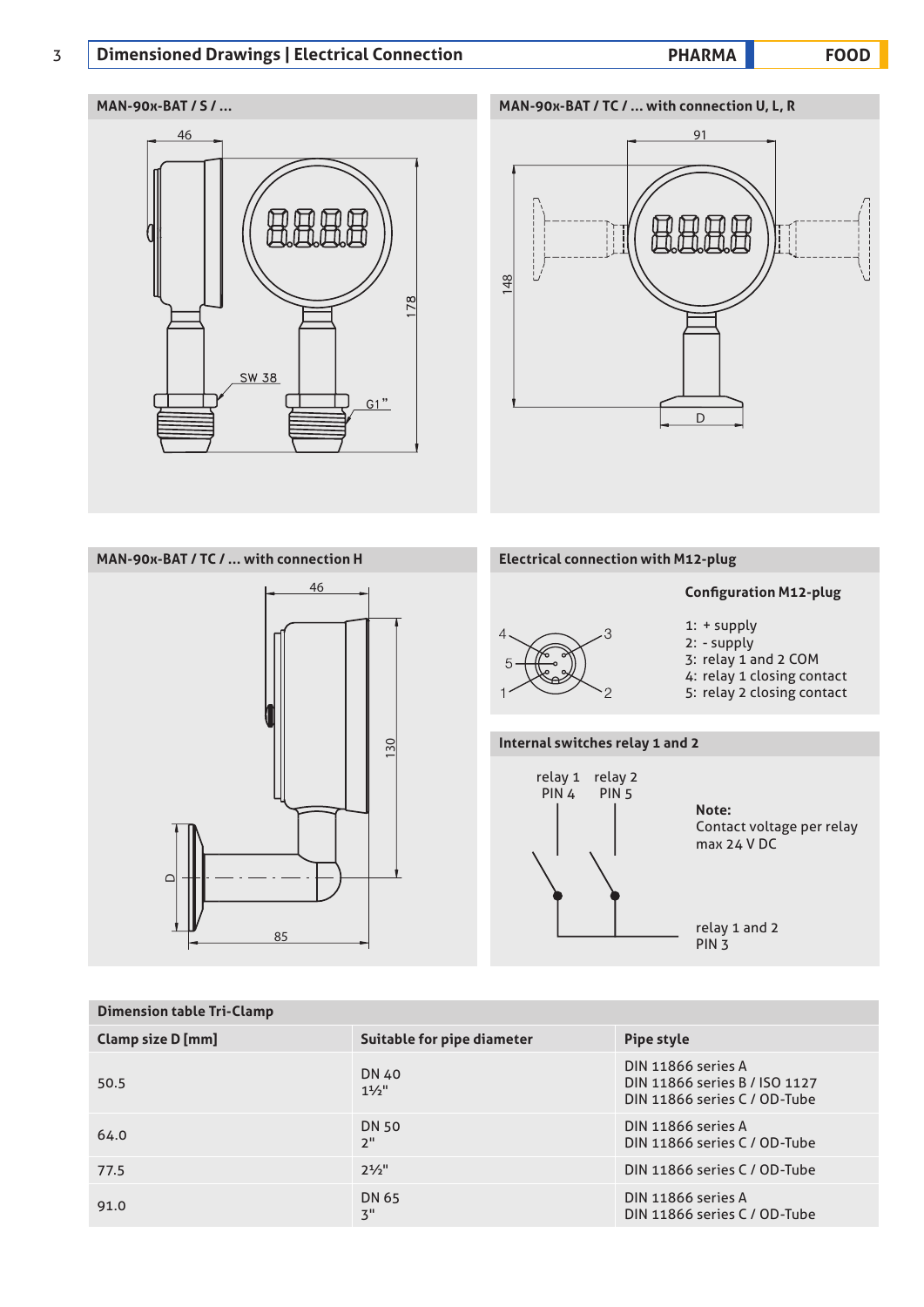**Conditions for a measuring point according to 3-A Sanitary Standard 74-06**

- · The sensors MAN-90-BAT / TC... and MAN-90P-BAT / TC... conforming to the 3-A Sanitary Standard.
- · The sensors are designed for CIP-/ SIP-cleaning. Maximum 149 °C / 60 minutes.
- · Only with 3-A conforming Tri-Clamp process connection..
- · Mounting position, self draining and the position of the leackage hole must be in accordance to current 3-A Sanitary Standard.

- 1. **Primary display** Four digit LCD with adjustable deciamal point position to indicate pressure value.
- 2. **Display setpoint 1 and 2** Flashes if setpoint is tripped. Displays continously during setpoint viewing or programming.
- 3. **Secondary display** Indicates pressure unit or parameter information.
- 4. **Battery status display** Three bars indicate an intact and fully charged battery.



- · To acess the switches remove the two screws and the cover with gasket.
- · All parameter values can be read in RUN-Mode by pressing SCROLL FWD and SCROLL BACK. After 3 sec. the gauge automatcally switches to the display mode.
- · MAN-90-BAT is to be programmed with the switches VALUE, RUN and MENU. Therefore you put the RUNswitch to SETPOINTS or CALIBRATION.
- · To switch back to measuring mode put RUN-switch back to RUN!

### **Programming MAN-90x-BAT Fig. 2: MAN-90x-BAT with open lid**





While the cover is removed, do not allow moisture to enter the gauge housing.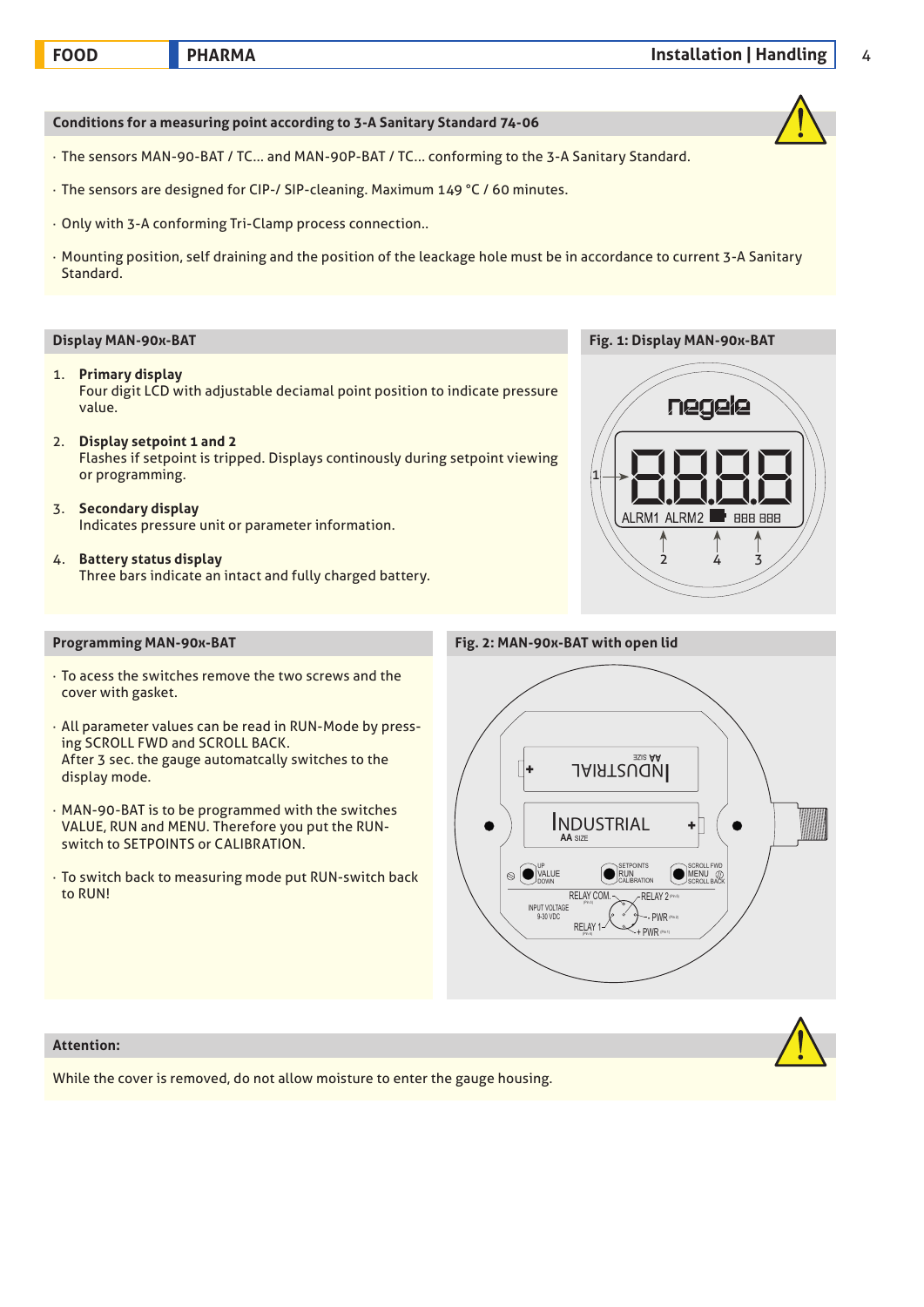# 5 **Programming PHARMA FOOD**

**Alarm setpoint programming (RUN-switch set to SETPOINTS) Value LC-Display Switch Adjustment Alarm 1 setpoint VALUE** 0...100 % of range (in pressure units) UP / DOWN pressure at which relay 1 closes ALRM1 **MENU** ↥ SCROLL FWD / SCROLL BACK **Alarm 1 action VALUE** UP / DOWN Relay 1 closed Relay 1 closed above setpoint below setpoint AL PM1 **MENU**  $\hat{t}$ SCROLL FWD / SCROLL BACK **Alarm 1 VALUE** Alarm 1 hysteresis UP / DOWN **hysteresis** 0...100 % of range (in pressure units) AI RM<sup>2</sup> **MENU** ↥ SCROLL FWD / SCROLL BACK **Alarm 2 setpoint VALUE** 0...100 % of range (in pressure units) UP / DOWN pressure at which relay 2 closes ALM2 $\blacksquare$ **MENU** 1 SCROLL FWD / SCROLL BACK **Alarm 2 action VALUE VALUE** UP / DOWN Relay 2 closed Relay 2 closed above setpoint below setpoint ALRM1 **MENU**  $\hat{\downarrow}$ SCROLL FWD / SCROLL BACK **Alarm 2 VALUE** Alarm 2 hysteresis UP / DOWN **hysteresis** 0...100 % of range (in pressure units)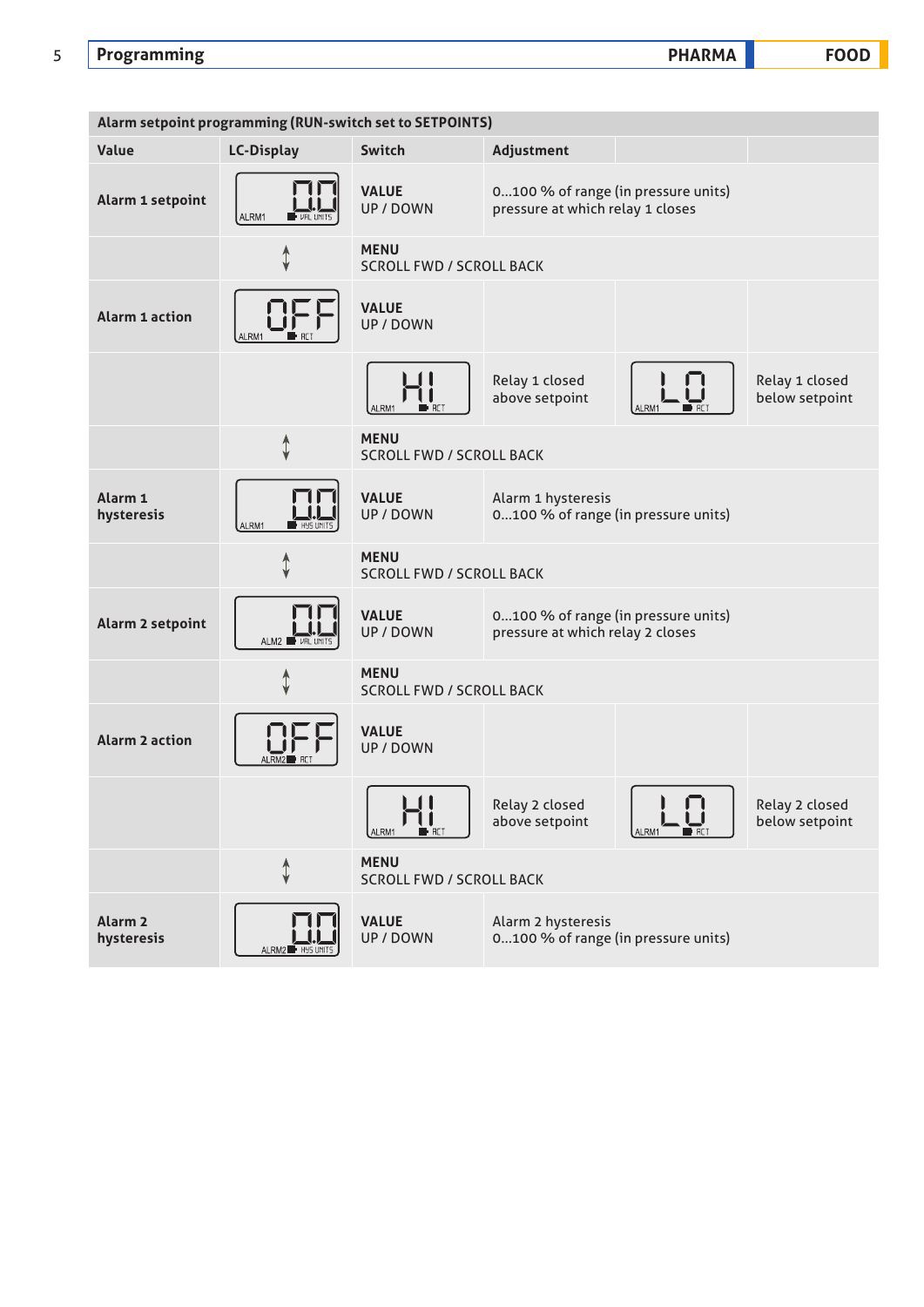|                                        | Calibration / Configuration programming (RUN-switch set to CALIBRATION) |                                                |                                                                                                   |                         |
|----------------------------------------|-------------------------------------------------------------------------|------------------------------------------------|---------------------------------------------------------------------------------------------------|-------------------------|
| Value                                  | <b>LC-Display</b>                                                       | Switch                                         | Adjustment                                                                                        |                         |
| <b>Calibration menu</b>                |                                                                         |                                                |                                                                                                   |                         |
|                                        |                                                                         | <b>MENU</b><br><b>SCROLL FWD / SCROLL BACK</b> |                                                                                                   |                         |
| <b>Offset</b>                          |                                                                         | <b>VALUE</b><br>UP / DOWN                      | Offset calibration adjustment<br>Adds to reading<br>Range: ± 10 % of span                         |                         |
|                                        | ⇕                                                                       | <b>MENU</b><br><b>SCROLL FWD / SCROLL BACK</b> |                                                                                                   |                         |
| Span                                   | - GR 11                                                                 | <b>VALUE</b><br>UP / DOWN                      | Span calibration adjustment<br>Multiplies reading<br>Range: 0.901.10                              |                         |
|                                        | ⇡                                                                       | <b>MENU</b><br><b>SCROLL FWD / SCROLL BACK</b> |                                                                                                   |                         |
| <b>Displayed units</b>                 |                                                                         | <b>VALUE</b><br><b>UP / DOWN</b>               | Units<br>PSI Gau, PSI ABS, in H <sub>2</sub> O, kg/cm <sup>2</sup> , mmHg, inHg,<br>MPa, kPa, Bar |                         |
|                                        | ⇡                                                                       | <b>MENU</b><br><b>SCROLL FWD / SCROLL BACK</b> |                                                                                                   |                         |
| <b>Dampening</b><br>factor             | $\blacksquare$ DMP FF                                                   | <b>VALUE</b><br>UP / DOWN                      | <b>Dampening Factor</b><br>Digital Filter setable from 0.010.0<br>(no dampening $= 0.0$ )         |                         |
|                                        | ↨                                                                       | <b>MENU</b><br><b>SCROLL FWD / SCROLL BACK</b> |                                                                                                   |                         |
| <b>Decimal position</b>                | ∎ SEC POS                                                               | <b>VALUE</b><br>UP / DOWN                      | Decimal point position<br>(Setting is not stored in nonvolatile memory)                           |                         |
|                                        | ↥                                                                       | <b>MENU</b><br><b>SCROLL FWD / SCROLL BACK</b> |                                                                                                   |                         |
| <b>Maximum</b><br>pressure<br>captured | <b>MAX VR</b>                                                           | <b>VALUE</b><br>UP / DOWN                      | Hold UP-switch for 3 seconds to reset                                                             | <b>D</b> VRL RST        |
|                                        | ↥                                                                       | <b>MENU</b><br><b>SCROLL FWD / SCROLL BACK</b> |                                                                                                   |                         |
| <b>Minimum</b><br>pressure<br>captured |                                                                         | <b>VALUE</b><br><b>UP/DOWN</b>                 | Hold UP-switch for 3 seconds to reset                                                             | <b>D</b> <i>VRL RST</i> |
|                                        | ⇕                                                                       | <b>MENU</b><br><b>SCROLL FWD / SCROLL BACK</b> |                                                                                                   |                         |
| <b>Restore factory</b><br>defaults     |                                                                         | <b>VALUE</b><br><b>UP / DOWN</b>               | Hold UP-switch for 3 seconds to reset<br>all factory defaults                                     |                         |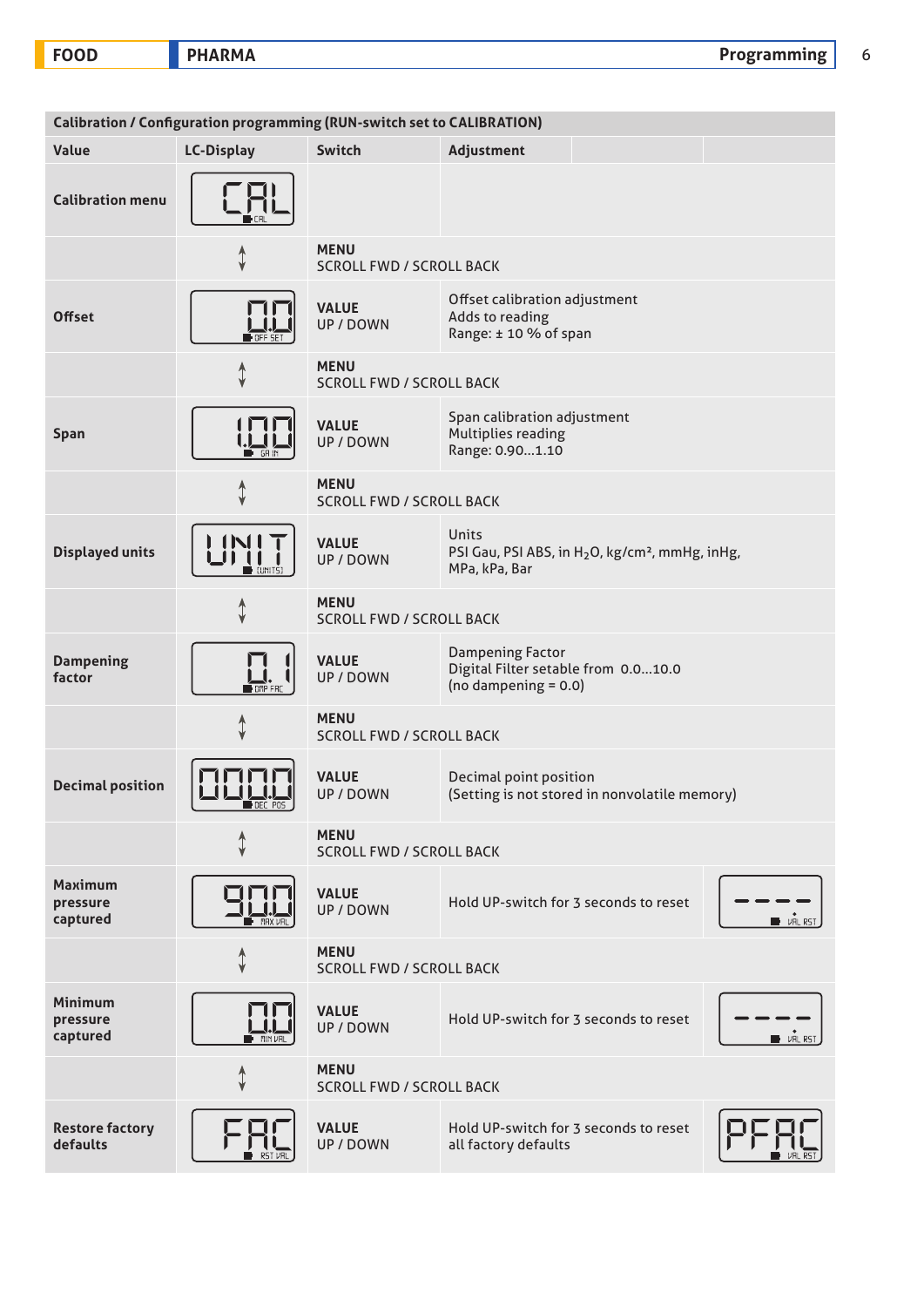# **Mechanical Connection / Installation**

· Use only Negele CLEANadapt system for safe operation of measuring point!

# **Transport / Storage**

- · No outdoor storage
- · Dry and dust free
- · Not exposed to corrosive media
- · Protected against solar radiation
- · Avoiding mechanical shock and vibration
- · Storage temperature -55...+90 °C
- · Relative humidity maximum 98 %

# **Cleaning / Maintenance**

· In case of using pressure washers, dont't point nozzle directly to electrical connections!

# **Reshipment**

- · Sensors shall be clean and free of media or heatconductive paste and must not be contaminated with dangerous media!
- · Use suitable transport packaging only to avoid damage of the equipment!

# **Conventional Usage**

· Not suitable for applications in explosive areas. · Not suitable for applications in security-relevant equipments (SIL).

### **Standards and Guidelines**



· You have to comply with applicable regulations and directives.

# **Note on CE**

- · Applicable directives:
- Electromagnetic Compatibility Directive 2014/30/EU
- · Compliance with the applicable EU directives is identified by the CE label on the product.
- · The operating company is responsible for complying with the guidelines applicable to the entire installation.

# **Disposal**

- · Electrical devices should not be disposed of with household trash. They must be recycled in accordance with national laws and regulations.
- · Take the device directly to a specialized recycling company and do not use municipal collection points.

# **Accessories PVC-cable with M12-connection**

**M12-K / 5** M12-connection 4-pin, IDC technique, with plastic knurled screw

# **PVC-cable with M12-connection made of 1.4305, IP 69 K, unshielded M12-PVC / 5-5 m** PVC-cable 5-pin, length 5 m **M12-PVC / 5-10 m**<br> **M12-PVC / 5-25 m**<br> **PVC-cable 5-pin. length 25 m**<br> **PVC-cable 5-pin. length 25 m M12-PVC / 5-25 m** PVC-cable 5-pin, length 25 m

**PVC-cable with M12-connection, brass nickel-plated, IP 67, shielded M12-PVC / 5G-5 m** PVC-cable 5-pin, length 5 m **M12-PVC / 5G-10 m** PVC-cable 5-pin, length 10 m

**M12-PVC / 5G-25 m** PVC-cable 5-pin, length 25 m

**M12-EVK** M12 plug-in screw cap, 1.4305 (303), with o-ring,as a protection against humidity and dirt

**CAL/MAN** factory calibration certificate, incl. inspection certificate 3.1 acc. to EN 10204 (only product contacting surface)



# **M12 plug-in screw cap**